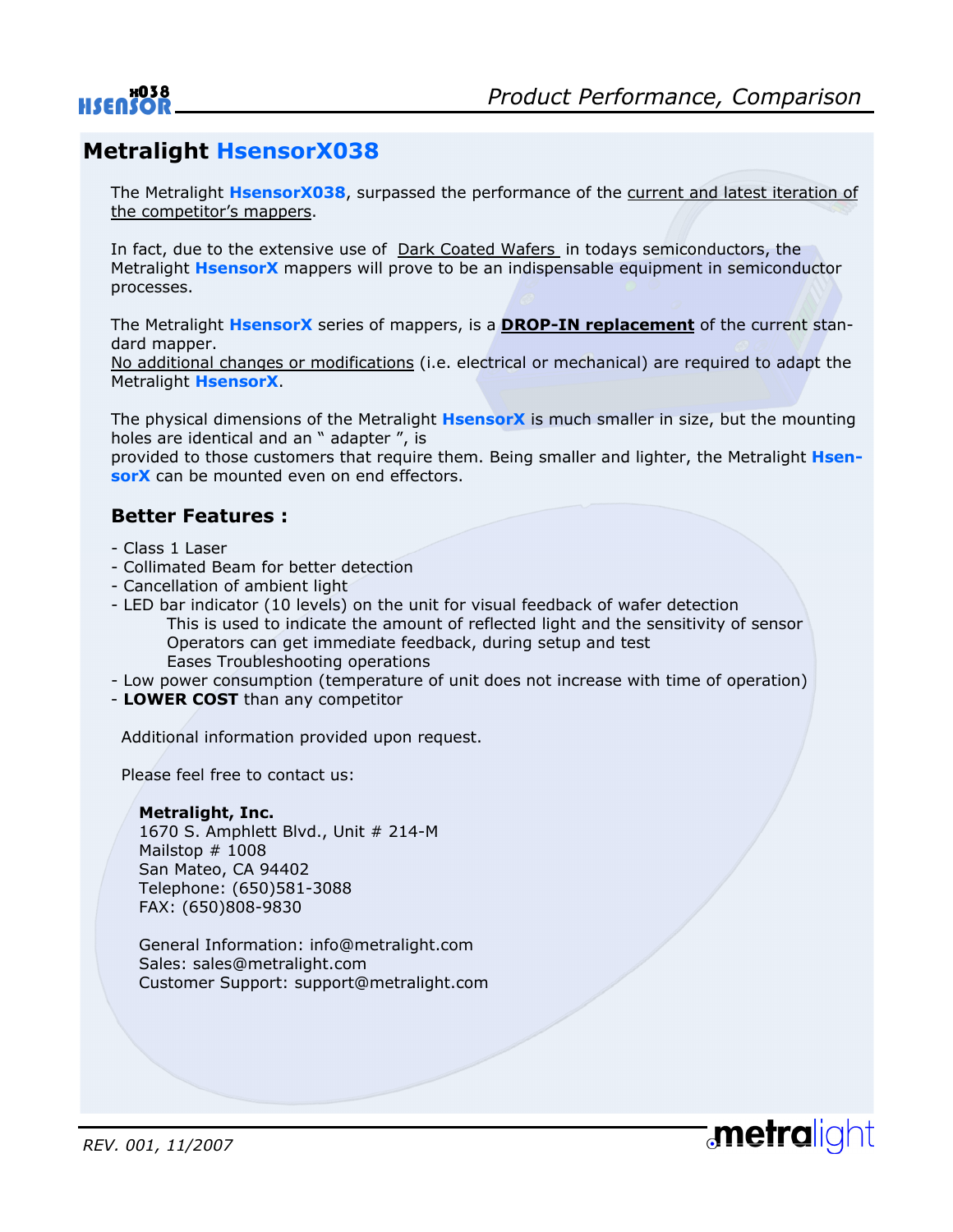

## **Scan Results of bare Silicon, 12 inch wafers**

FOUP is completely populated with bare silicon.

| competitor's mapper | <b>Metralight HsensorX038 mapper</b> |
|---------------------|--------------------------------------|

# **Scan Results of "Dark Blue" , 12 inch wafers**

FOUP is populated with 11 "**Dark Blue**" wafers in slots 14,15,16, and 18 thru 25. Notice that the Metralight **HsensorX038** showed better detection and consistency